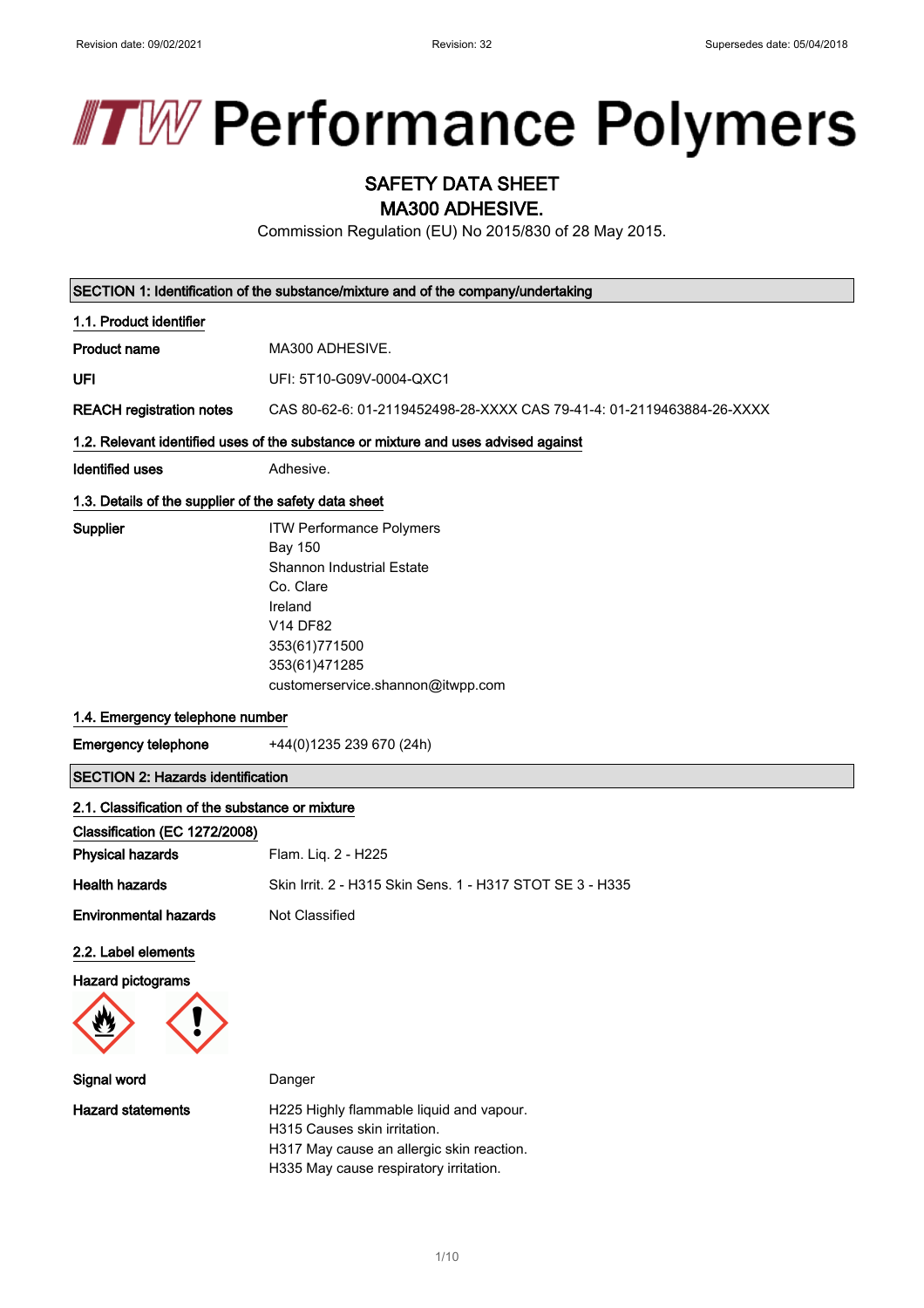| <b>Precautionary statements</b>           | P210 Keep away from heat, hot surfaces, sparks, open flames and other ignition sources. No<br>smoking.<br>P271 Use only outdoors or in a well-ventilated area.<br>P280 Wear protective gloves/ protective clothing/ eye protection/ face protection.<br>P303+P361+P353 IF ON SKIN (or hair): Take off immediately all contaminated clothing.<br>Rinse skin with water or shower.<br>P305+P351+P338 IF IN EYES: Rinse cautiously with water for several minutes. Remove<br>contact lenses, if present and easy to do. Continue rinsing.<br>P333+P313 If skin irritation or rash occurs: Get medical advice/ attention.                                                                                                                                                                                                                                                                                                                                                                                                                                                                                                                                                                        |
|-------------------------------------------|----------------------------------------------------------------------------------------------------------------------------------------------------------------------------------------------------------------------------------------------------------------------------------------------------------------------------------------------------------------------------------------------------------------------------------------------------------------------------------------------------------------------------------------------------------------------------------------------------------------------------------------------------------------------------------------------------------------------------------------------------------------------------------------------------------------------------------------------------------------------------------------------------------------------------------------------------------------------------------------------------------------------------------------------------------------------------------------------------------------------------------------------------------------------------------------------|
| Contains                                  | methyl methacrylate, methacrylic acid, bis[4-(2,3-EPOXYPROPOXY)PHENYL]PROPANE,<br>1,4-dihydroxybenzene                                                                                                                                                                                                                                                                                                                                                                                                                                                                                                                                                                                                                                                                                                                                                                                                                                                                                                                                                                                                                                                                                       |
| Supplementary precautionary<br>statements | P240 Ground and bond container and receiving equipment.<br>P241 Use explosion-proof electrical equipment.<br>P242 Use non-sparking tools.<br>P243 Take action to prevent static discharges.<br>P261 Avoid breathing vapour/ spray.<br>P264 Wash contaminated skin thoroughly after handling.<br>P272 Contaminated work clothing should not be allowed out of the workplace.<br>P302+P352 IF ON SKIN: Wash with plenty of water.<br>P304+P340 IF INHALED: Remove person to fresh air and keep comfortable for breathing.<br>P310 Immediately call a POISON CENTER/ doctor.<br>P312 Call a POISON CENTRE/doctor if you feel unwell.<br>P321 Specific treatment (see medical advice on this label).<br>P332+P313 If skin irritation occurs: Get medical advice/attention.<br>P362+P364 Take off contaminated clothing and wash it before reuse.<br>P370+P378 In case of fire: Use foam, carbon dioxide, dry powder or water fog to extinguish.<br>P403+P233 Store in a well-ventilated place. Keep container tightly closed.<br>P403+P235 Store in a well-ventilated place. Keep cool.<br>P405 Store locked up.<br>P501 Dispose of contents/ container in accordance with national regulations. |

### 2.3. Other hazards

This product does not contain any substances classified as PBT or vPvB.

| <b>SECTION 3: Composition/information on ingredients</b> |                      |                                                      |  |
|----------------------------------------------------------|----------------------|------------------------------------------------------|--|
| 3.2. Mixtures                                            |                      |                                                      |  |
| methyl methacrylate                                      |                      | 50-60%                                               |  |
| CAS number: 80-62-6                                      | EC number: 201-297-1 | REACH registration number: 01-<br>2119452498-28-0000 |  |
| Classification                                           |                      |                                                      |  |
| Flam. Liq. 2 - H225<br>Skin Irrit. 2 - H315              |                      |                                                      |  |
| Skin Sens. 1 - H317                                      |                      |                                                      |  |
| STOT SE 3 - H335                                         |                      |                                                      |  |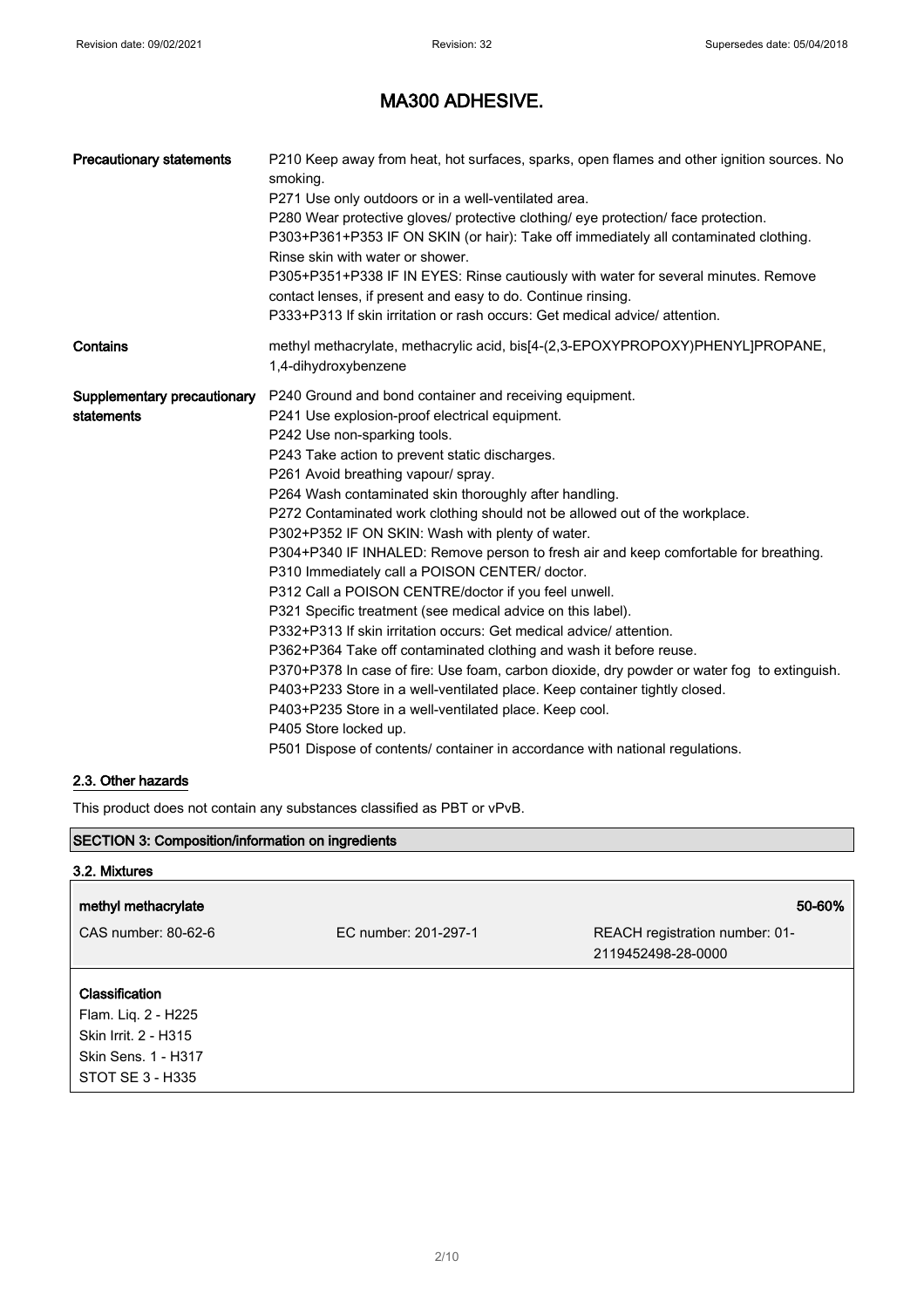| methacrylic acid                                                                                                                                                                                        |                      |                                                      | 5-10% |
|---------------------------------------------------------------------------------------------------------------------------------------------------------------------------------------------------------|----------------------|------------------------------------------------------|-------|
| CAS number: 79-41-4                                                                                                                                                                                     | EC number: 201-204-4 | REACH registration number: 01-<br>2119463884-26-0000 |       |
| Classification<br>Acute Tox. 4 - H302<br>Acute Tox. 4 - H312<br>Skin Corr. 1A - H314<br>Eye Dam. 1 - H318<br>STOT SE 3 - H335                                                                           |                      |                                                      |       |
| bis-[4-(2,3-epoxipropoxi)phenyl]propane                                                                                                                                                                 |                      |                                                      | 1%    |
| CAS number: 1675-54-3                                                                                                                                                                                   | EC number: 216-823-5 | REACH registration number: 01-<br>2119456619-26-0000 |       |
| Classification<br>Skin Irrit. 2 - H315<br>Eye Irrit. 2 - H319<br>Skin Sens. 1 - H317<br>Aquatic Chronic 2 - H411                                                                                        |                      |                                                      |       |
| 2,6-DITERTIARYBUTYL-PARA-CRESOL<br>CAS number: 128-37-0<br>M factor (Chronic) = $1$                                                                                                                     |                      |                                                      | 1%    |
| Classification<br>Aquatic Chronic 1 - H410                                                                                                                                                              |                      |                                                      |       |
| a, a-dimethylbenzyl hydroperoxide<br>CAS number: 80-15-9                                                                                                                                                | EC number: 201-254-7 |                                                      | 1%    |
| Classification<br>Org. Perox. E - H242<br>Acute Tox. 4 - H302<br>Acute Tox. 4 - H312<br><b>Acute Tox. 3 - H331</b><br>Skin Corr. 1B - H314<br>Eye Dam. 1 - H318<br>STOT SE 3 - H335<br>STOT RE 2 - H373 |                      |                                                      |       |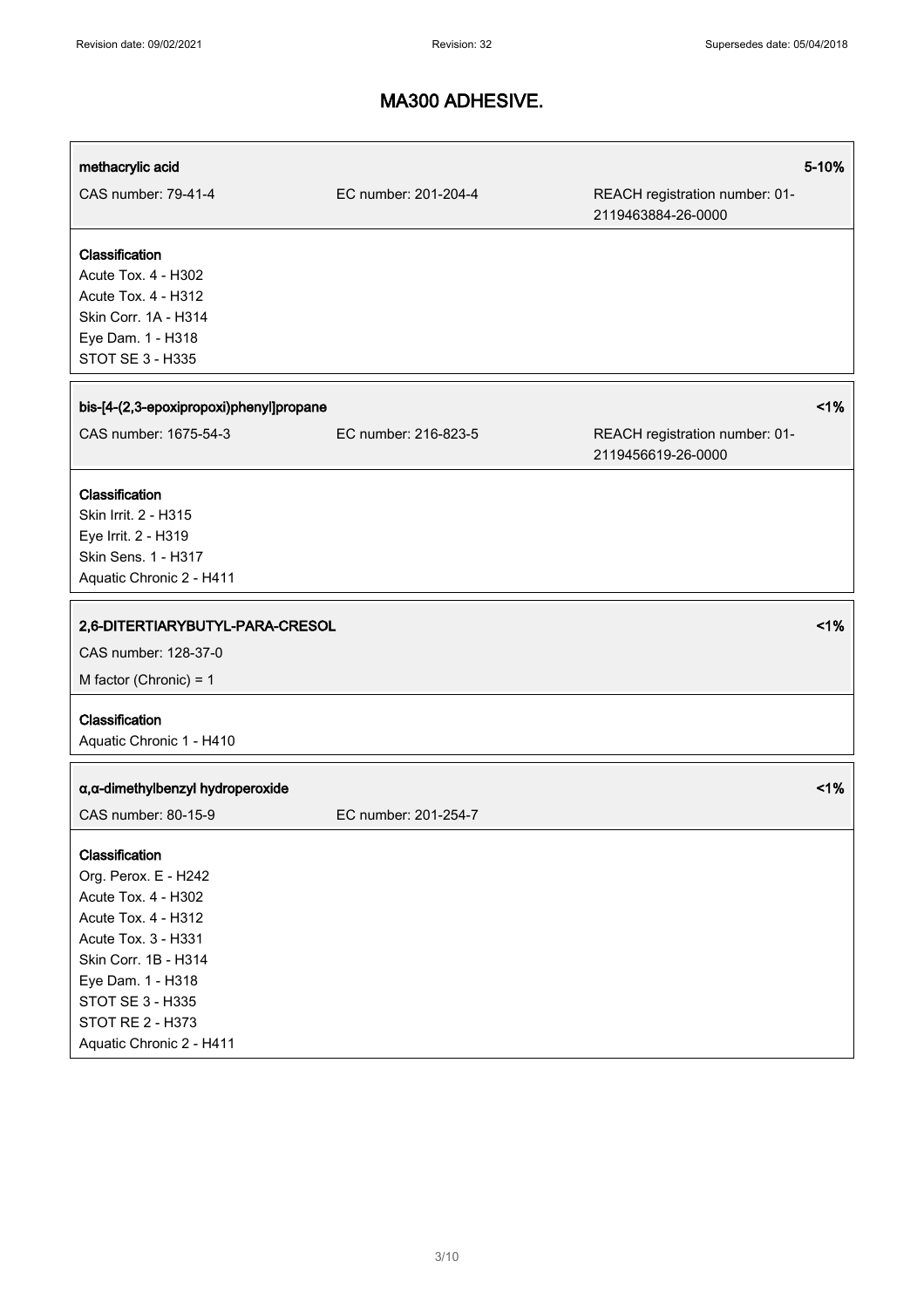| 1,4-dihydroxybenzene                                                                                                                                                               | 1%                                                                                                                                                                                                                                           |  |  |  |
|------------------------------------------------------------------------------------------------------------------------------------------------------------------------------------|----------------------------------------------------------------------------------------------------------------------------------------------------------------------------------------------------------------------------------------------|--|--|--|
| CAS number: 123-31-9                                                                                                                                                               | EC number: 204-617-8                                                                                                                                                                                                                         |  |  |  |
| M factor (Acute) = $10$                                                                                                                                                            | M factor (Chronic) = $1$                                                                                                                                                                                                                     |  |  |  |
| Classification<br>Acute Tox. 4 - H302<br>Eye Dam. 1 - H318<br><b>Skin Sens. 1 - H317</b><br>Muta. 2 - H341<br>Carc. 2 - H351<br>Aquatic Acute 1 - H400<br>Aquatic Chronic 1 - H410 |                                                                                                                                                                                                                                              |  |  |  |
|                                                                                                                                                                                    | The full text for all hazard statements is displayed in Section 16.                                                                                                                                                                          |  |  |  |
| <b>SECTION 4: First aid measures</b>                                                                                                                                               |                                                                                                                                                                                                                                              |  |  |  |
| 4.1. Description of first aid measures                                                                                                                                             |                                                                                                                                                                                                                                              |  |  |  |
| <b>General information</b>                                                                                                                                                         | Avoid contact with skin and eyes. Do not breathe vapour/spray. In case of accident or if you<br>feel unwell, seek medical advice immediately (show the label where possible).                                                                |  |  |  |
| Inhalation                                                                                                                                                                         | Move affected person to fresh air at once. When breathing is difficult, properly trained<br>personnel may assist affected person by administering oxygen. Get medical attention if any<br>discomfort continues.                              |  |  |  |
| Ingestion                                                                                                                                                                          | Do not induce vomiting. Give plenty of water to drink. Get medical attention.                                                                                                                                                                |  |  |  |
| <b>Skin contact</b>                                                                                                                                                                | Remove affected person from source of contamination. Wash skin thoroughly with soap and<br>water. Get medical attention if irritation persists after washing.                                                                                |  |  |  |
| Eye contact                                                                                                                                                                        | Remove any contact lenses and open eyelids wide apart. Continue to rinse for at least 15<br>minutes and get medical attention. Get medical attention if irritation persists after washing.                                                   |  |  |  |
|                                                                                                                                                                                    | 4.2. Most important symptoms and effects, both acute and delayed                                                                                                                                                                             |  |  |  |
| <b>General information</b><br>The severity of the symptoms described will vary dependent on the concentration and the<br>length of exposure.                                       |                                                                                                                                                                                                                                              |  |  |  |
| 4.3. Indication of any immediate medical attention and special treatment needed                                                                                                    |                                                                                                                                                                                                                                              |  |  |  |
| Notes for the doctor                                                                                                                                                               | No specific recommendations. If in doubt, get medical attention promptly.                                                                                                                                                                    |  |  |  |
| <b>SECTION 5: Firefighting measures</b>                                                                                                                                            |                                                                                                                                                                                                                                              |  |  |  |
| 5.1. Extinguishing media                                                                                                                                                           |                                                                                                                                                                                                                                              |  |  |  |
| Suitable extinguishing media                                                                                                                                                       | Extinguish with foam, carbon dioxide or dry powder.                                                                                                                                                                                          |  |  |  |
| 5.2. Special hazards arising from the substance or mixture                                                                                                                         |                                                                                                                                                                                                                                              |  |  |  |
| Specific hazards                                                                                                                                                                   | Highly flammable. Avoid breathing fire gases or vapours. Vapours are heavier than air and<br>may spread near ground and travel a considerable distance to a source of ignition and flash<br>back. Polymerises easily with evolution of heat. |  |  |  |
| 5.3. Advice for firefighters                                                                                                                                                       |                                                                                                                                                                                                                                              |  |  |  |
| Protective actions during<br>firefighting                                                                                                                                          | Keep up-wind to avoid fumes. Do not use water jet as an extinguisher, as this will spread the<br>fire. Cool containers exposed to flames with water until well after the fire is out. Control run-off                                        |  |  |  |

water by containing and keeping it out of sewers and watercourses.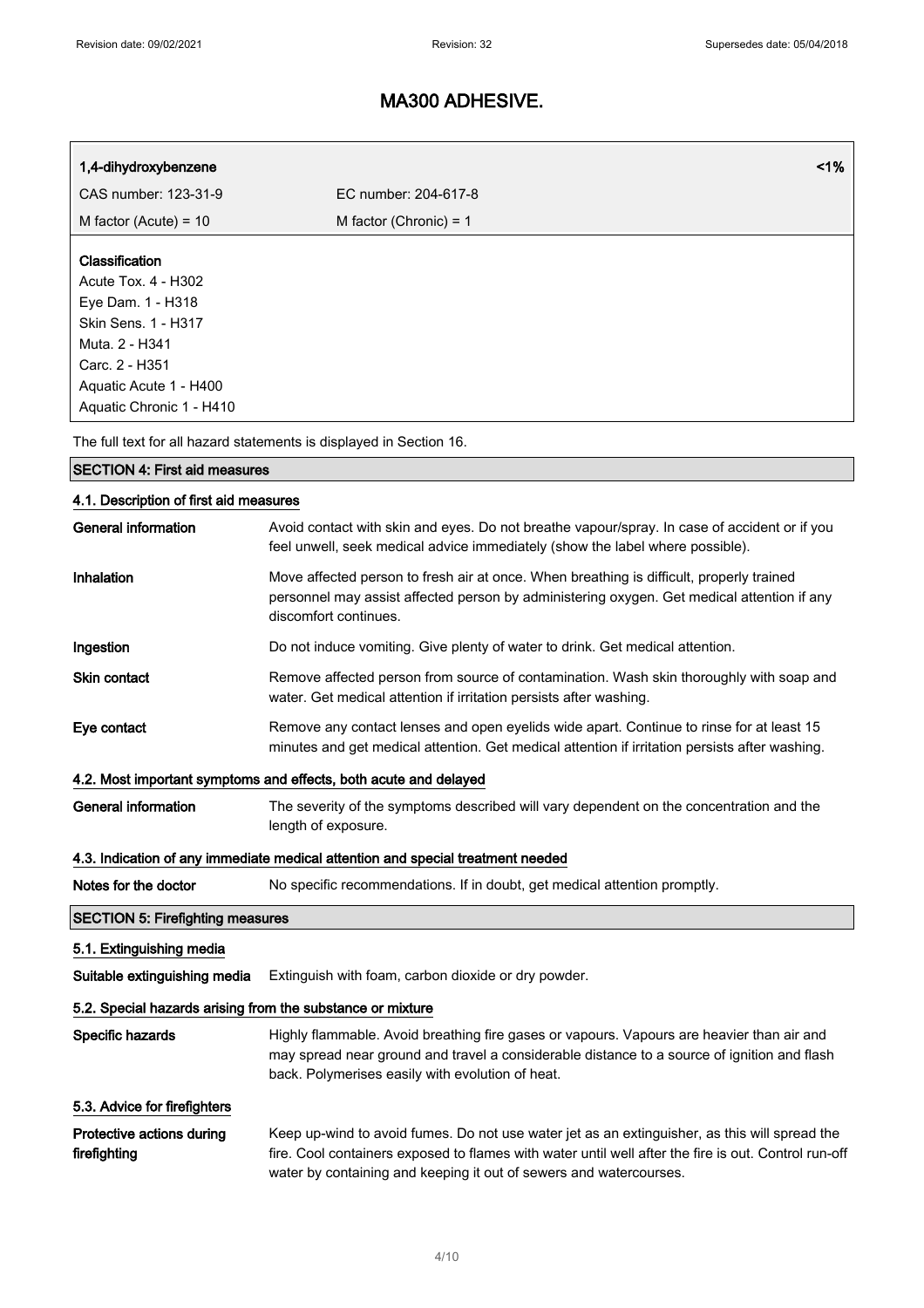| Special protective equipment<br>for firefighters                                                                                                    | Wear positive-pressure self-contained breathing apparatus (SCBA) and appropriate protective<br>clothing.                                                                                                                                                                                                                                                                                                                 |  |  |  |  |  |
|-----------------------------------------------------------------------------------------------------------------------------------------------------|--------------------------------------------------------------------------------------------------------------------------------------------------------------------------------------------------------------------------------------------------------------------------------------------------------------------------------------------------------------------------------------------------------------------------|--|--|--|--|--|
| <b>SECTION 6: Accidental release measures</b>                                                                                                       |                                                                                                                                                                                                                                                                                                                                                                                                                          |  |  |  |  |  |
|                                                                                                                                                     | 6.1. Personal precautions, protective equipment and emergency procedures                                                                                                                                                                                                                                                                                                                                                 |  |  |  |  |  |
| <b>Personal precautions</b>                                                                                                                         | Highly flammable Warn everybody of potential hazards and evacuate if necessary. No<br>smoking, sparks, flames or other sources of ignition near spillage. Provide adequate<br>ventilation. Avoid contact with skin and eyes. Avoid inhalation of spray mist and contact with<br>skin and eyes. Wear protective clothing as described in Section 8 of this safety data sheet.                                             |  |  |  |  |  |
| 6.2. Environmental precautions                                                                                                                      |                                                                                                                                                                                                                                                                                                                                                                                                                          |  |  |  |  |  |
| <b>Environmental precautions</b>                                                                                                                    | Avoid the spillage or runoff entering drains, sewers or watercourses. Spillages or uncontrolled<br>discharges into watercourses must be reported immediately to the Environmental Agency or<br>other appropriate regulatory body.                                                                                                                                                                                        |  |  |  |  |  |
| 6.3. Methods and material for containment and cleaning up                                                                                           |                                                                                                                                                                                                                                                                                                                                                                                                                          |  |  |  |  |  |
| Methods for cleaning up                                                                                                                             | Absorb spillage with non-combustible, absorbent material. Collect and place in suitable waste<br>disposal containers and seal securely. Containers with collected spillage must be properly<br>labelled with correct contents and hazard symbol.                                                                                                                                                                         |  |  |  |  |  |
| 6.4. Reference to other sections                                                                                                                    |                                                                                                                                                                                                                                                                                                                                                                                                                          |  |  |  |  |  |
| Reference to other sections                                                                                                                         | For personal protection, see Section 8. For waste disposal, see section 13.                                                                                                                                                                                                                                                                                                                                              |  |  |  |  |  |
| <b>SECTION 7: Handling and storage</b>                                                                                                              |                                                                                                                                                                                                                                                                                                                                                                                                                          |  |  |  |  |  |
| 7.1. Precautions for safe handling                                                                                                                  |                                                                                                                                                                                                                                                                                                                                                                                                                          |  |  |  |  |  |
| <b>Usage precautions</b>                                                                                                                            | Provide adequate general and local exhaust ventilation. Observe any occupational exposure<br>limits for the product or ingredients. Avoid contact with skin and eyes. Take precautionary<br>measures against static discharges. Storage tanks and other containers must be earthed. No<br>smoking, sparks, flames or other sources of ignition near spillage. Good personal hygiene<br>procedures should be implemented. |  |  |  |  |  |
|                                                                                                                                                     | 7.2. Conditions for safe storage, including any incompatibilities                                                                                                                                                                                                                                                                                                                                                        |  |  |  |  |  |
| <b>Storage precautions</b>                                                                                                                          | Store in tightly-closed, original container in a dry, cool and well-ventilated place. Store away<br>from incompatible materials (see Section 10).                                                                                                                                                                                                                                                                        |  |  |  |  |  |
| 7.3. Specific end use(s)                                                                                                                            |                                                                                                                                                                                                                                                                                                                                                                                                                          |  |  |  |  |  |
| Specific end use(s)                                                                                                                                 | The identified uses for this product are detailed in Section 1.2.                                                                                                                                                                                                                                                                                                                                                        |  |  |  |  |  |
| <b>SECTION 8: Exposure controls/Personal protection</b>                                                                                             |                                                                                                                                                                                                                                                                                                                                                                                                                          |  |  |  |  |  |
| 8.1. Control parameters                                                                                                                             |                                                                                                                                                                                                                                                                                                                                                                                                                          |  |  |  |  |  |
| Occupational exposure limits                                                                                                                        |                                                                                                                                                                                                                                                                                                                                                                                                                          |  |  |  |  |  |
| methyl methacrylate                                                                                                                                 |                                                                                                                                                                                                                                                                                                                                                                                                                          |  |  |  |  |  |
| Long-term exposure limit (8-hour TWA): WEL 50 ppm 208 mg/m <sup>3</sup><br>Short-term exposure limit (15-minute): WEL 100 ppm 416 mg/m <sup>3</sup> |                                                                                                                                                                                                                                                                                                                                                                                                                          |  |  |  |  |  |
| methacrylic acid                                                                                                                                    |                                                                                                                                                                                                                                                                                                                                                                                                                          |  |  |  |  |  |
| Long-term exposure limit (8-hour TWA): WEL 20 ppm 72 mg/m <sup>3</sup><br>Short-term exposure limit (15-minute): WEL 40 ppm 143 mg/m <sup>3</sup>   |                                                                                                                                                                                                                                                                                                                                                                                                                          |  |  |  |  |  |
| 2,6-DITERTIARYBUTYL-PARA-CRESOL                                                                                                                     |                                                                                                                                                                                                                                                                                                                                                                                                                          |  |  |  |  |  |

Long-term exposure limit (8-hour TWA): WEL 10 mg/m<sup>3</sup>

### 1,4-dihydroxybenzene

Long-term exposure limit (8-hour TWA): WEL 0.5 mg/m<sup>3</sup>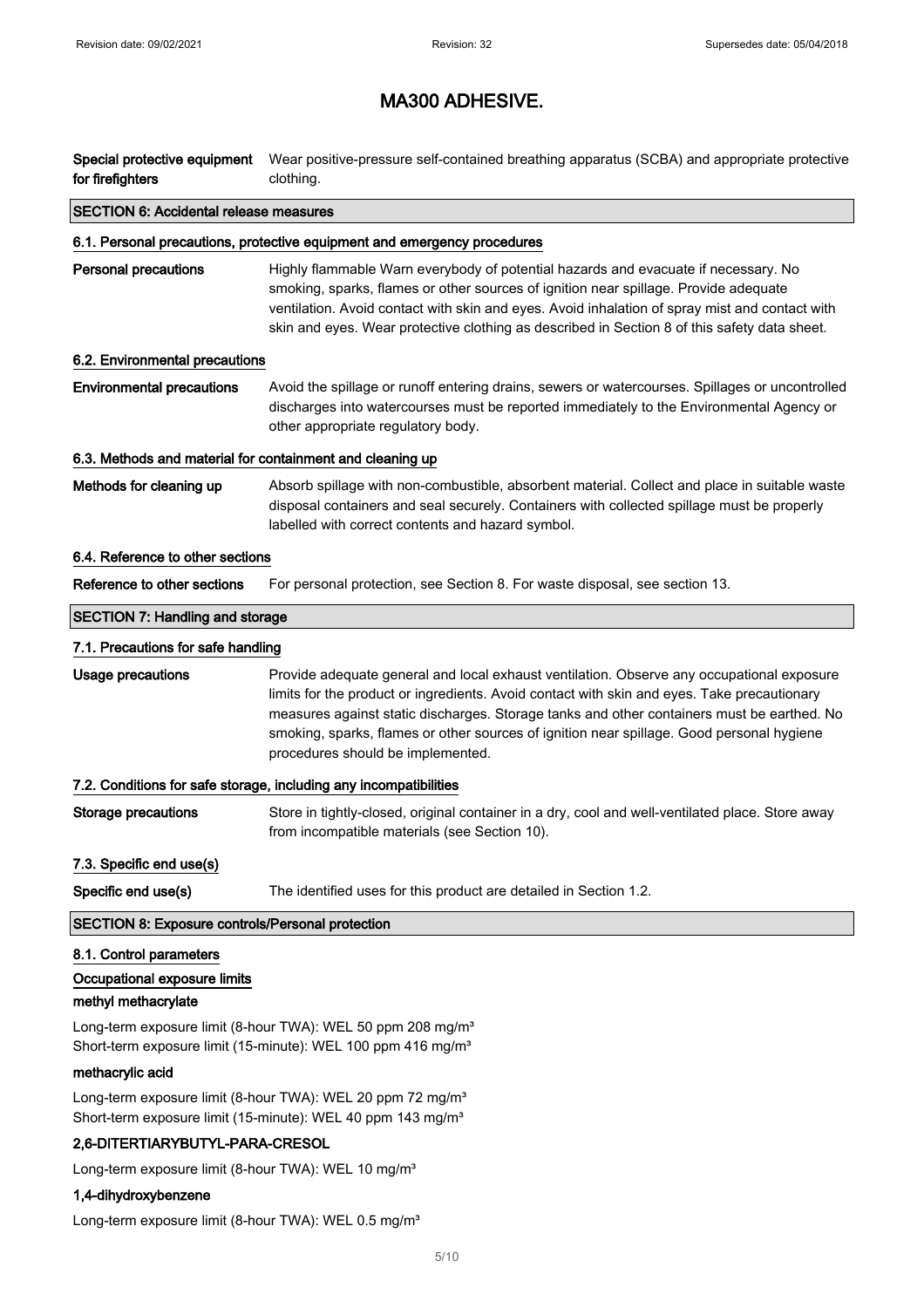#### WEL = Workplace Exposure Limit.

Ingredient comments WEL = Workplace Exposure Limits

#### 8.2. Exposure controls

#### Protective equipment



Appropriate engineering

controls



| Provide adequate general and local exhaust ventilation. |
|---------------------------------------------------------|
|---------------------------------------------------------|

| Eye/face protection                                                       | Eyewear complying with an approved standard should be worn if a risk assessment indicates<br>eye contact is possible. The following protection should be worn: Chemical splash goggles.<br>Personal protective equipment for eye and face protection should comply with European<br>Standard EN166.                                                                                                                                                                                                                                       |  |
|---------------------------------------------------------------------------|-------------------------------------------------------------------------------------------------------------------------------------------------------------------------------------------------------------------------------------------------------------------------------------------------------------------------------------------------------------------------------------------------------------------------------------------------------------------------------------------------------------------------------------------|--|
| Hand protection                                                           | Wear protective gloves made of the following material: Rubber or plastic. To protect hands<br>from chemicals, gloves should comply with European Standard EN374. The selected gloves<br>should have a breakthrough time of at least 8 hours.                                                                                                                                                                                                                                                                                              |  |
| Other skin and body<br>protection                                         | Wear apron or protective clothing in case of contact.                                                                                                                                                                                                                                                                                                                                                                                                                                                                                     |  |
| Hygiene measures                                                          | Provide eyewash station and safety shower. Keep away from food, drink and animal feeding<br>stuffs. Good personal hygiene procedures should be implemented. Wash hands and any<br>other contaminated areas of the body with soap and water before leaving the work site. Do<br>not eat, drink or smoke when using the product. Change work clothing daily before leaving<br>workplace.                                                                                                                                                    |  |
| <b>Respiratory protection</b>                                             | If ventilation is inadequate, suitable respiratory protection must be worn. Respirator selection<br>must be based on exposure levels, the hazards of the product and the safe working limits of<br>the selected respirator. Check that the respirator fits tightly and the filter is changed regularly.<br>Wear a respirator fitted with the following cartridge: Organic vapour filter. Gas filter, type A2.<br>Half mask and quarter mask respirators with replaceable filter cartridges should comply with<br>European Standard EN140. |  |
| $\mathsf{OPT}(\mathsf{C}\mathsf{N})$ . Blocked and there is a more set of |                                                                                                                                                                                                                                                                                                                                                                                                                                                                                                                                           |  |

### SECTION 9: Physical and chemical properties

#### 9.1. Information on basic physical and chemical properties

| Appearance                                      | Paste.                                                                     |  |  |  |
|-------------------------------------------------|----------------------------------------------------------------------------|--|--|--|
| Colour                                          | White/off-white.                                                           |  |  |  |
| Odour                                           | Slight pungent.                                                            |  |  |  |
| рH                                              | $pH$ (diluted solution): 3.5 - 5%                                          |  |  |  |
| Initial boiling point and range                 | 101°C $\omega$                                                             |  |  |  |
| Flash point                                     | 10°C Tag closed cup.                                                       |  |  |  |
| <b>Evaporation rate</b>                         | 3 (butyl acetate $=1$ )                                                    |  |  |  |
| Upper/lower flammability or<br>explosive limits | Upper flammable/explosive limit: 12.5 Lower flammable/explosive limit: 2.1 |  |  |  |
| Vapour pressure                                 | 28 mmHg $@$ °C                                                             |  |  |  |
| Vapour density                                  | >1                                                                         |  |  |  |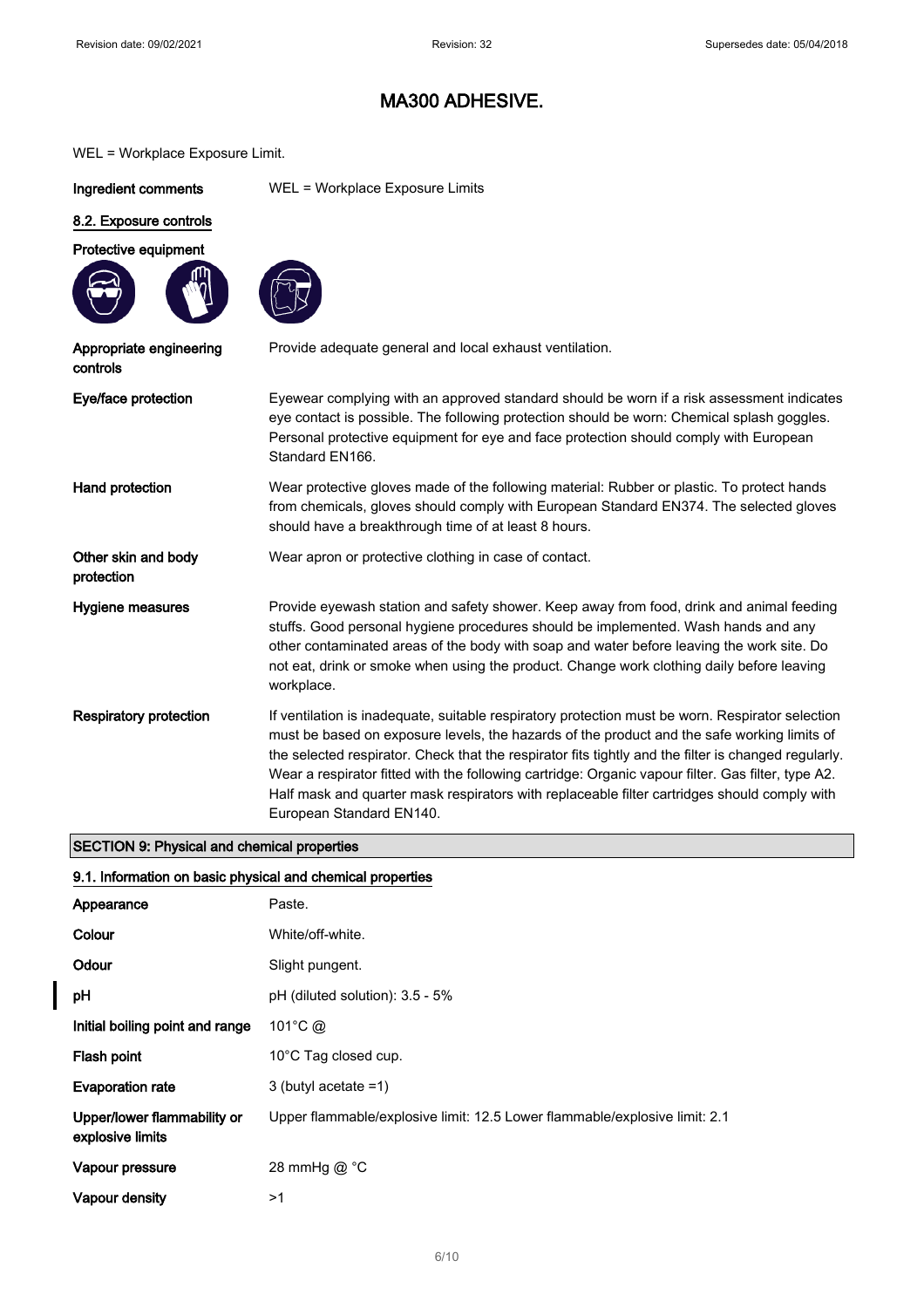| <b>Relative density</b>                       | $1.03 \ @ 20 °C °C$                                                                                                                                                                                                                                                                                                                          |  |  |  |  |  |
|-----------------------------------------------|----------------------------------------------------------------------------------------------------------------------------------------------------------------------------------------------------------------------------------------------------------------------------------------------------------------------------------------------|--|--|--|--|--|
| <b>Viscosity</b>                              | 40,000-60,000 cP @ 25°C                                                                                                                                                                                                                                                                                                                      |  |  |  |  |  |
| 9.2. Other information                        |                                                                                                                                                                                                                                                                                                                                              |  |  |  |  |  |
| Other information                             | Not available.                                                                                                                                                                                                                                                                                                                               |  |  |  |  |  |
| <b>SECTION 10: Stability and reactivity</b>   |                                                                                                                                                                                                                                                                                                                                              |  |  |  |  |  |
| 10.1. Reactivity                              |                                                                                                                                                                                                                                                                                                                                              |  |  |  |  |  |
| Reactivity                                    | The following materials may react with the product: Strong oxidising agents. Strong reducing<br>agents.                                                                                                                                                                                                                                      |  |  |  |  |  |
| 10.2. Chemical stability                      |                                                                                                                                                                                                                                                                                                                                              |  |  |  |  |  |
| <b>Stability</b>                              | Stable at normal ambient temperatures and when used as recommended. May polymerise.                                                                                                                                                                                                                                                          |  |  |  |  |  |
| 10.3. Possibility of hazardous reactions      |                                                                                                                                                                                                                                                                                                                                              |  |  |  |  |  |
| Possibility of hazardous<br>reactions         | May polymerise.                                                                                                                                                                                                                                                                                                                              |  |  |  |  |  |
| 10.4. Conditions to avoid                     |                                                                                                                                                                                                                                                                                                                                              |  |  |  |  |  |
| Conditions to avoid                           | Avoid heat, flames and other sources of ignition. Avoid excessive heat for prolonged periods<br>of time. Avoid exposure to high temperatures or direct sunlight. Heating may generate<br>flammable vapours. Vapours may form explosive mixtures with air.                                                                                    |  |  |  |  |  |
| 10.5. Incompatible materials                  |                                                                                                                                                                                                                                                                                                                                              |  |  |  |  |  |
| <b>Materials to avoid</b>                     | Avoid contact with the following materials: Oxidising agents. Reducing agents. Alkalis -<br>inorganic. Alkalis - organic.                                                                                                                                                                                                                    |  |  |  |  |  |
|                                               |                                                                                                                                                                                                                                                                                                                                              |  |  |  |  |  |
| 10.6. Hazardous decomposition products        |                                                                                                                                                                                                                                                                                                                                              |  |  |  |  |  |
| Hazardous decomposition<br>products           | Oxides of carbon. Thermal decomposition or combustion may liberate carbon oxides and<br>other toxic gases or vapours.                                                                                                                                                                                                                        |  |  |  |  |  |
| <b>SECTION 11: Toxicological information</b>  |                                                                                                                                                                                                                                                                                                                                              |  |  |  |  |  |
| 11.1. Information on toxicological effects    |                                                                                                                                                                                                                                                                                                                                              |  |  |  |  |  |
| Acute toxicity - oral<br>ATE oral (mg/kg)     | 5,882.35                                                                                                                                                                                                                                                                                                                                     |  |  |  |  |  |
| Acute toxicity - dermal<br>ATE dermal (mg/kg) | 12,941.18                                                                                                                                                                                                                                                                                                                                    |  |  |  |  |  |
| Acute toxicity - inhalation                   |                                                                                                                                                                                                                                                                                                                                              |  |  |  |  |  |
| ATE inhalation (gases ppm)                    | 106,060.61                                                                                                                                                                                                                                                                                                                                   |  |  |  |  |  |
| ATE inhalation (vapours mg/l)                 | 454.55                                                                                                                                                                                                                                                                                                                                       |  |  |  |  |  |
| <b>ATE inhalation (dusts/mists)</b><br>mg/l)  | 75.76                                                                                                                                                                                                                                                                                                                                        |  |  |  |  |  |
| Inhalation                                    | Vapours in high concentrations are narcotic. Symptoms following overexposure may include<br>the following: Headache. Fatigue. Dizziness. Nausea, vomiting. Vapours in high<br>concentrations are anaesthetic. Symptoms following overexposure may include the following:<br>Headache. Fatigue. Dizziness. Central nervous system depression. |  |  |  |  |  |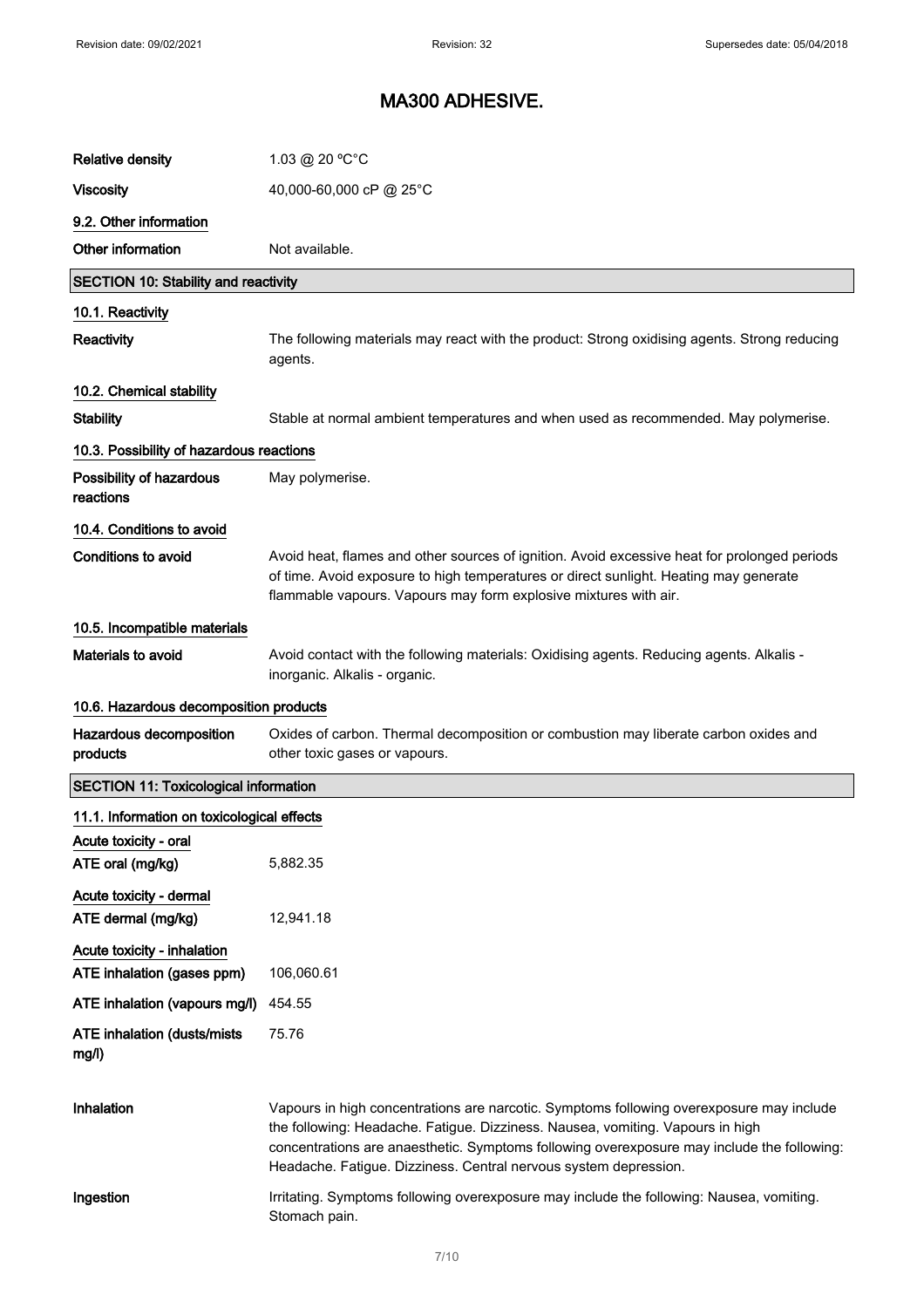| Skin contact  | May be absorbed through the skin. Irritating to skin. Prolonged or repeated exposure may<br>cause severe irritation. May cause sensitisation by skin contact. May cause sensitisation or<br>allergic reactions in sensitive individuals. |
|---------------|------------------------------------------------------------------------------------------------------------------------------------------------------------------------------------------------------------------------------------------|
| Eve contact   | Irritating to eyes. A single exposure may cause the following adverse effects: Corneal<br>damage.                                                                                                                                        |
| Target organs | Prolonged or repeated exposure may cause the following adverse effects: May cause damage<br>to the liver and kidneys. Central nervous system Respiratory system, lungs                                                                   |

### Toxicological information on ingredients.

|                                           | methyl methacrylate                                               |                               |                                   |                                                                                                                                                                       |
|-------------------------------------------|-------------------------------------------------------------------|-------------------------------|-----------------------------------|-----------------------------------------------------------------------------------------------------------------------------------------------------------------------|
|                                           | Carcinogenicity                                                   |                               |                                   |                                                                                                                                                                       |
|                                           | <b>IARC carcinogenicity</b>                                       |                               |                                   | IARC Group 3 Not classifiable as to its carcinogenicity to humans.                                                                                                    |
|                                           |                                                                   |                               |                                   | methacrylic acid                                                                                                                                                      |
|                                           | Acute toxicity - oral                                             |                               |                                   |                                                                                                                                                                       |
|                                           | ATE oral (mg/kg)<br>Acute toxicity - dermal<br>ATE dermal (mg/kg) |                               | 500.0                             |                                                                                                                                                                       |
|                                           |                                                                   |                               |                                   |                                                                                                                                                                       |
|                                           |                                                                   |                               | 1,100.0                           |                                                                                                                                                                       |
|                                           |                                                                   |                               |                                   | bis-[4-(2,3-epoxipropoxi)phenyl]propane                                                                                                                               |
|                                           | Carcinogenicity                                                   |                               |                                   |                                                                                                                                                                       |
|                                           | <b>IARC</b> carcinogenicity                                       |                               |                                   | IARC Group 3 Not classifiable as to its carcinogenicity to humans.                                                                                                    |
|                                           |                                                                   |                               |                                   | 1,4-dihydroxybenzene                                                                                                                                                  |
|                                           | Acute toxicity - oral                                             |                               |                                   |                                                                                                                                                                       |
|                                           | ATE oral (mg/kg)<br>Carcinogenicity                               |                               | 500.0                             |                                                                                                                                                                       |
|                                           |                                                                   |                               |                                   |                                                                                                                                                                       |
|                                           | <b>IARC</b> carcinogenicity                                       |                               |                                   | IARC Group 3 Not classifiable as to its carcinogenicity to humans.                                                                                                    |
| <b>SECTION 12: Ecological information</b> |                                                                   |                               |                                   |                                                                                                                                                                       |
| Ecotoxicity                               |                                                                   |                               | Avoid release to the environment. |                                                                                                                                                                       |
| 12.1. Toxicity                            |                                                                   |                               |                                   |                                                                                                                                                                       |
| <b>Toxicity</b>                           |                                                                   | Not considered toxic to fish. |                                   |                                                                                                                                                                       |
| 12.2. Persistence and degradability       |                                                                   |                               |                                   |                                                                                                                                                                       |
| Persistence and degradability             |                                                                   | $-0.9$ g/g.                   |                                   | Methyl methacrylate monomer : Biochemical oxygen demand within 5 days (BOD5) = .14 g/g                                                                                |
|                                           | 12.3. Bioaccumulative potential                                   |                               |                                   |                                                                                                                                                                       |
| <b>Bioaccumulative potential</b>          |                                                                   |                               |                                   | Methyl methacrylate monomer: LC50/96h/fathead minnows = 150 ppm, LC50/96h/bluegill<br>sunfish = 232ppm. Methyl methacrylate monomer: LC50/96h/rainbow trout = >79mg/l |
| 12.4. Mobility in soil                    |                                                                   |                               |                                   |                                                                                                                                                                       |
| <b>Mobility</b>                           |                                                                   |                               |                                   | Do not discharge into drains or watercourses or onto the ground.                                                                                                      |
|                                           | 12.5. Results of PBT and vPvB assessment                          |                               |                                   |                                                                                                                                                                       |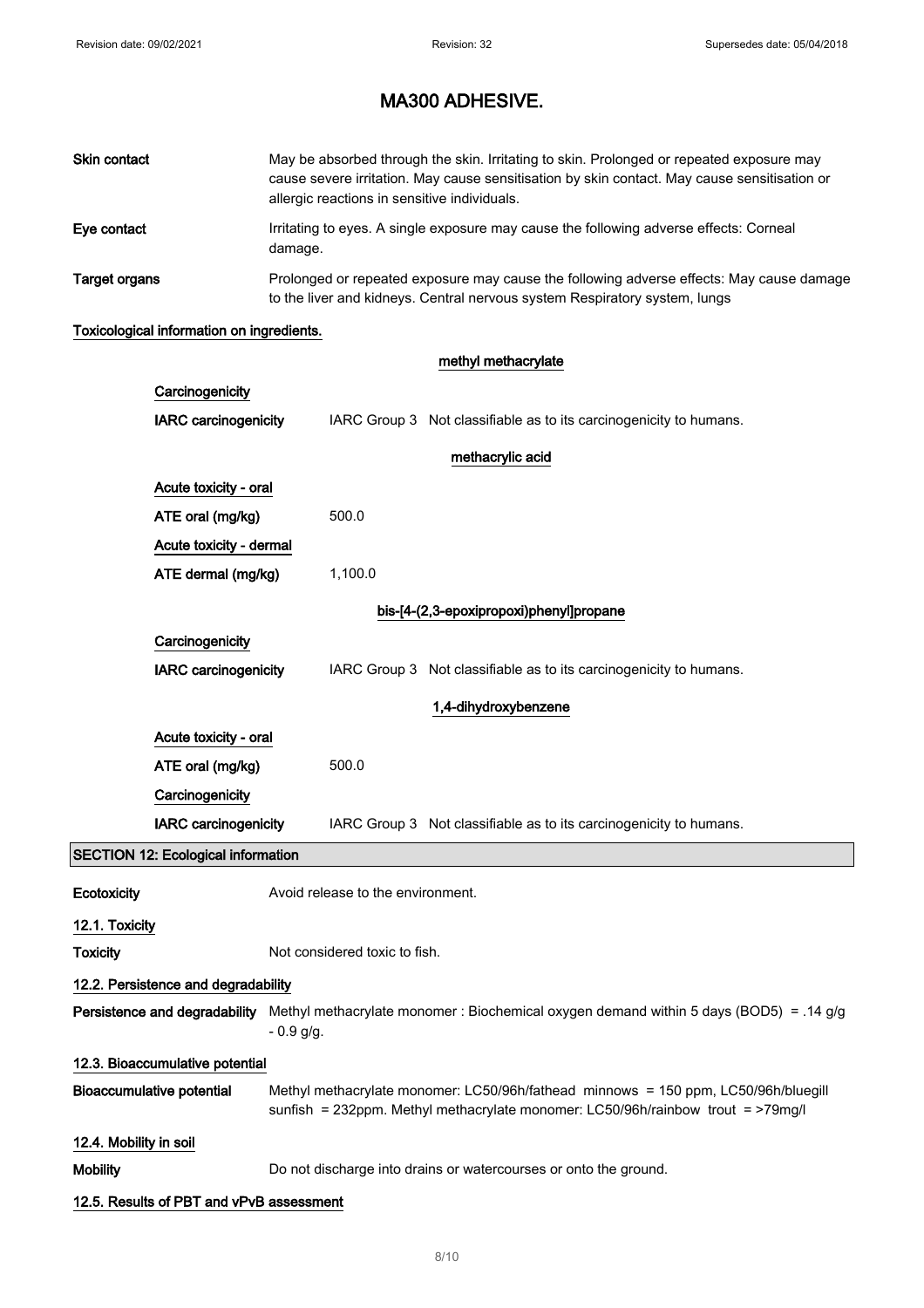| Results of PBT and vPvB<br>assessment      | This product does not contain any substances classified as PBT or vPvB.                                                                                                                                                                                                         |  |
|--------------------------------------------|---------------------------------------------------------------------------------------------------------------------------------------------------------------------------------------------------------------------------------------------------------------------------------|--|
| 12.6. Other adverse effects                |                                                                                                                                                                                                                                                                                 |  |
| Other adverse effects                      | Not available.                                                                                                                                                                                                                                                                  |  |
| <b>SECTION 13: Disposal considerations</b> |                                                                                                                                                                                                                                                                                 |  |
| 13.1. Waste treatment methods              |                                                                                                                                                                                                                                                                                 |  |
| <b>General information</b>                 | Waste is classified as hazardous waste. Dispose of waste to licensed waste disposal site in<br>accordance with the requirements of the local Waste Disposal Authority. When handling<br>waste, the safety precautions applying to handling of the product should be considered. |  |
| <b>Disposal methods</b>                    | Dispose of waste to licensed waste disposal site in accordance with the requirements of the<br>local Waste Disposal Authority.                                                                                                                                                  |  |
| <b>Waste class</b>                         | 08 04 09                                                                                                                                                                                                                                                                        |  |
| <b>SECTION 14: Transport information</b>   |                                                                                                                                                                                                                                                                                 |  |
| General                                    | No other information known.                                                                                                                                                                                                                                                     |  |
| 14.1. UN number                            |                                                                                                                                                                                                                                                                                 |  |
| UN No. (ADR/RID)                           | 1133                                                                                                                                                                                                                                                                            |  |
| UN No. (IMDG)                              | 1133                                                                                                                                                                                                                                                                            |  |
| UN No. (ICAO)                              | 1133                                                                                                                                                                                                                                                                            |  |
| 14.2. UN proper shipping name              |                                                                                                                                                                                                                                                                                 |  |
| Proper shipping name<br>(ADR/RID)          | <b>ADHESIVES</b>                                                                                                                                                                                                                                                                |  |
| Proper shipping name (IMDG) ADHESIVES      |                                                                                                                                                                                                                                                                                 |  |
| Proper shipping name (ICAO) ADHESIVES      |                                                                                                                                                                                                                                                                                 |  |
| Proper shipping name (ADN)                 | ADHESIVES                                                                                                                                                                                                                                                                       |  |
| 14.3. Transport hazard class(es)           |                                                                                                                                                                                                                                                                                 |  |
| <b>ADR/RID class</b>                       | 3                                                                                                                                                                                                                                                                               |  |
| <b>ADR/RID label</b>                       | 3                                                                                                                                                                                                                                                                               |  |
| <b>IMDG class</b>                          | 3                                                                                                                                                                                                                                                                               |  |
| ICAO class/division                        | 3                                                                                                                                                                                                                                                                               |  |
| <b>Transport labels</b>                    |                                                                                                                                                                                                                                                                                 |  |
| 14.4. Packing group                        |                                                                                                                                                                                                                                                                                 |  |
| ADR/RID packing group                      | Ш                                                                                                                                                                                                                                                                               |  |

14.5. Environmental hazards

IMDG packing group II ICAO packing group II